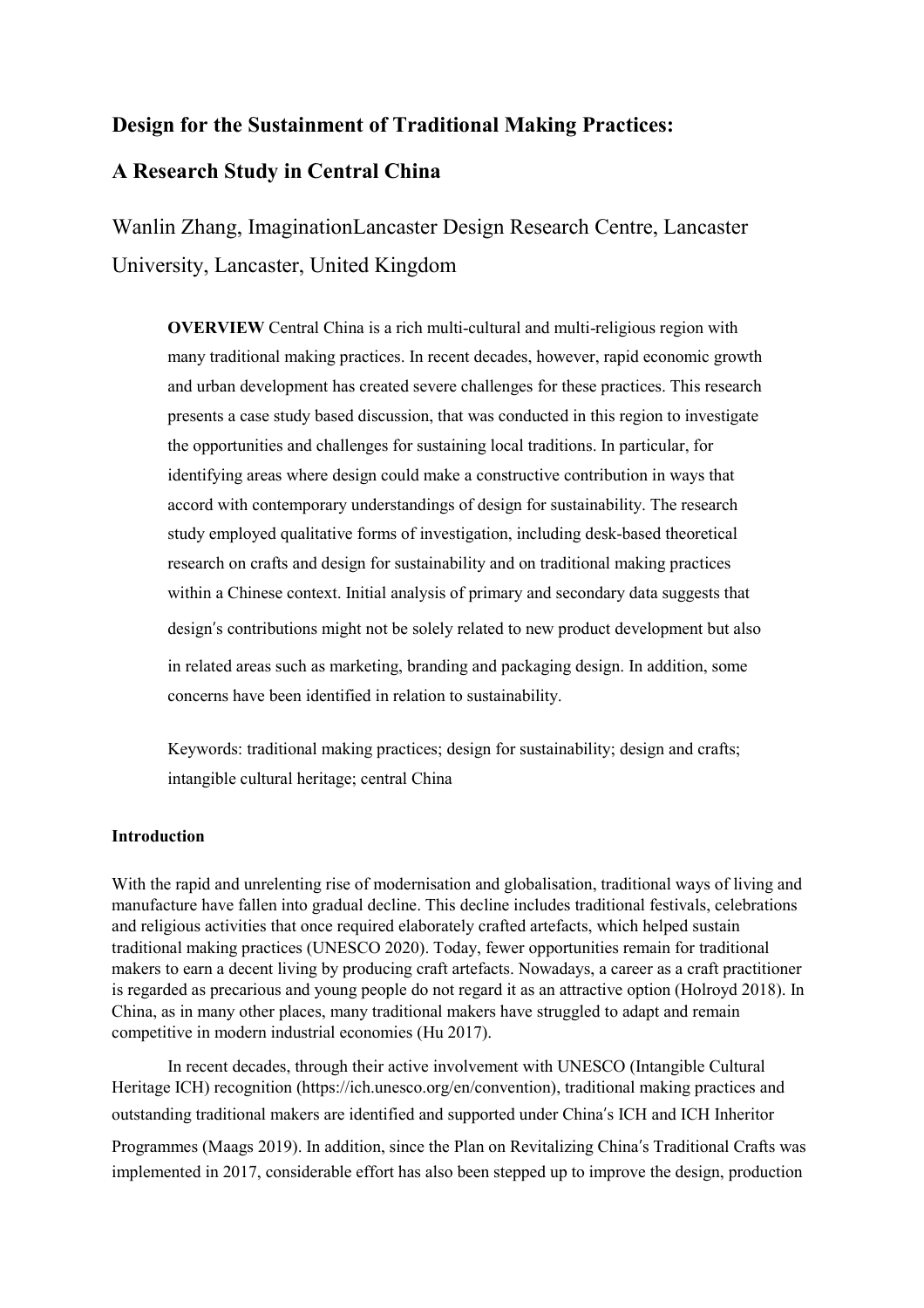and quality of traditional products (Hu 2017). Due to the recent and dramatic 'heritage boom' and ' crafts fever' in China, there is strong justification for researching this area more thoroughly in order to better understand how design can make an appropriate contribution whilst also ensuring the traditions and authenticity of these important cultural practices are properly respected.

The region of interest for this doctoral research study is central China, comprising the provinces of Henan, Hubei and Hunan (see Figure 1). This region is an important site for Chinese civilisation, with the origins of the Central Plain culture in the Yellow River basin and Chu culture in the Yangtze River basin (China Daily 2017; Xu 2004, 32). It is also a multi-cultural and multireligious region, featuring 57 local traditional crafts that have been identified as ICH of national significance (ICH China 2020). With the support of the 'Rise of Central China' plan, this region has seen rapid economic growth and urban development in recent years (Wang 2019). These socioeconomic changes also create new opportunities but also challenges for local crafts development.



Figure 1. Location of the research study - central China.

### **Traditional crafts in context**

Traditional crafts are constantly made by communities and groups in response to their environment, including their interactions with nature and their continuation and adaptation of practices handed down from their predecessors. These practices and traditionally rooted artefacts provide local people with a sense of identity and contribute to cultural distinctiveness (Jung and Walker 2018). UNESCO recognizes these traditional making practices as important elements of cultural heritage. Through this convention, greater efforts are paid to sustainment of the intangible aspects that enable the creation of artefacts, including the continuity of knowledge, practices, skills, expressions, beliefs and traditions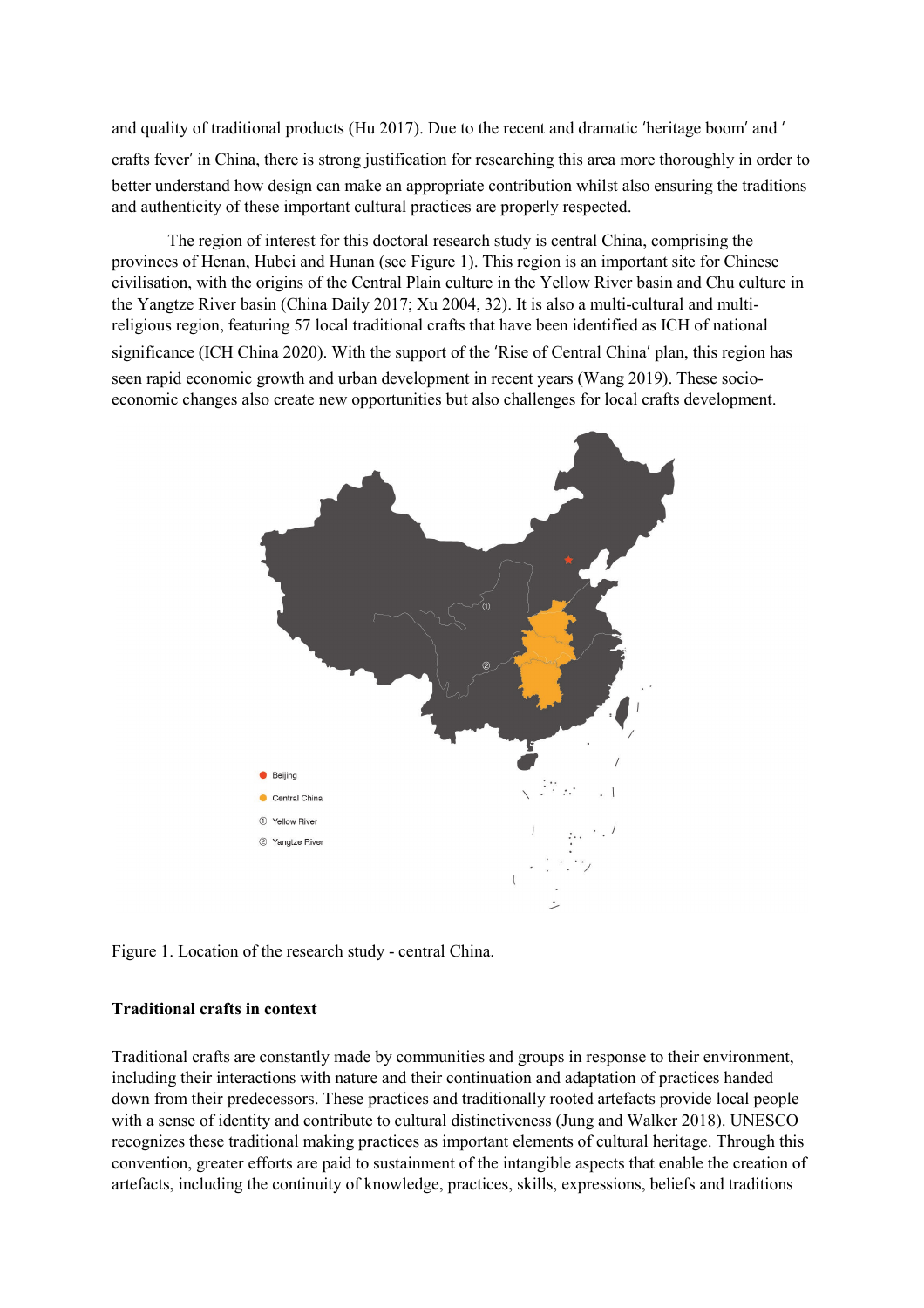within communities (UNESCO 2018, 5). Specifically, in the less economically developed countries, the development of traditional crafts has been strongly supported by UNESCO, and these craft programmes are closely related to local community self-empowerment, youth employment, gender equality and the eradication of poverty (Vencatachellum 2019, 28, 36).

Traditional crafts practices, because they are localized and place-specific, normally take into consideration and ameliorate any environmental impacts associated with the activities. Local, commonly available materials are often used, such as wood, bamboo, cotton or glass, which are renewable and/or recyclable (Zhan and Walker 2019). Such place-based knowledge about materials and environmental conditions contribute to local ecological balance and environmental stewardship. In addition, with reference to Schwartz's research on human values (2012), the values and priorities of those engaged in traditional making practices tend to fall mainly within the cluster of intrinsic values, which can be understood as self-transcending (beyond self - benevolence and universalism) and conservation (tradition and security) values (Walker, Evans, and Mullagh 2019). Also, positive aspects associated with creative processes, such as self-actualization, fulfilment and happiness, show

With the relatively recent growth in industrial standardization, cultural homogenization and consumption-oriented economics, products that are place-based, culture-specific and long-lasting are being re-examined by users around the globe. In particular, people value the perceived authenticity, uniqueness and originality of handmade objects, which has led to a growing market for both traditional and contemporary crafts. For example, the craft sector contributes £3.4bn to the UK economy each year (TBR 2014, 3). In developing countries, crafts can be even more significant to the economy. In Tunisia, for example, its 300,000 craft workers produce 3.8% of the country's annual GDP, and in Morocco, the craft economy accounts for 19% of its GDP (Vencatachellum 2019, 31).

strong associations between these practices and personal well-being (Pöllänen and Voutilainen 2017)

As discussed, existing literature indicates that traditional making practices can be very meaningful in terms of social-cultural continuity, environmental stewardship, human values, and economic viability. As such, design researchers have shown an increased interest in craft practices. The value of crafts has been discussed from different perspectives, such as practice-led design research (Suib, Engelen, and Crul 2020; Nimkulrat 2012; Wood, Rust, and Horne 2009), design for sustainability (Väänänen Pöllänen 2020; Walker, Evans, and Mullagh 2019; Zhan and Walker 2019), social design (Mamidipudi 2018; Kang 2016), and co-design (Wang, Bryan-Kinns, and Ji 2016; Tung 2012). Among these, a meaning-based design approach the Quadruple Bottom Line of Design for Sustainability (QBL) was proposed by Walker (2014, 42, 65). This approach has been used to investigate many traditional making practices all around the world (Walker, Evans, and Mullagh 2019). According to Walker, design interventions in traditional crafts can be considered at four levels. Significantly, in this approach, a meaningful action is understood to be an approach that is appropriate to the context in which it is performed. The fourth element, which relates to economics, is seen as the means for enabling the first three:

- **Practical Meaning** actions that are context appropriate and serve utilitarian needs while taking into account and minimizing negative environmental impacts;
- **Social Meaning**  the context-related social and ethical implications of craft practices and cultural continuance;
- **Personal Meaning** priorities valued by craftspeople as individuals, including moral rectitude and conscience, a sense of contribution and spiritual significance, and inner values and well-being;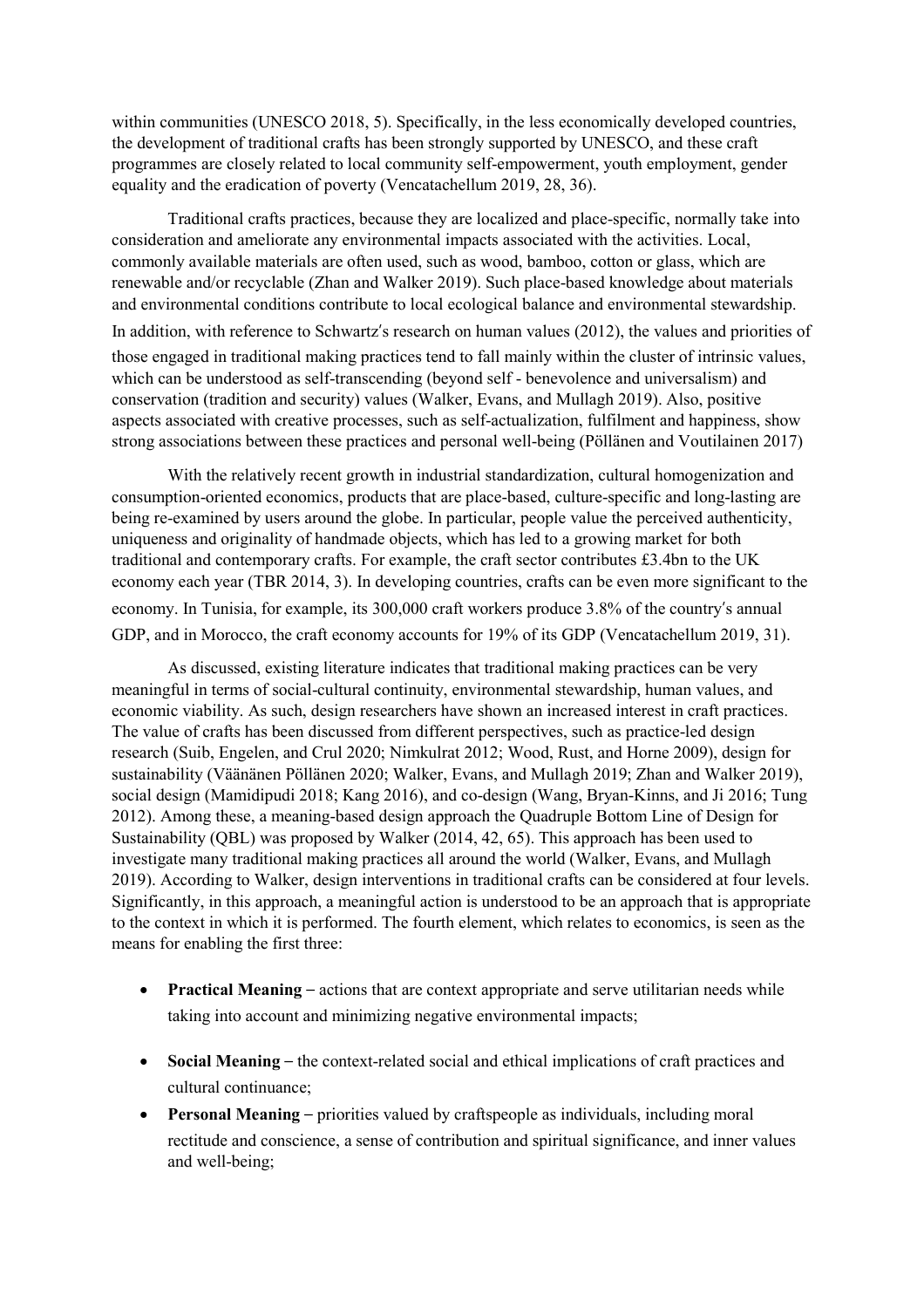• **Economic Means** – ensuring financial viability of the practice to enable the first three elements.

(Walker, Evans, and Mullagh 2019).

The primary question for this research study is as follows:

How design can make constructive contributions to the sustainment of traditional craft practices in central China, especially in ways that accord with the principles of sustainability, as described in Walker's QBL?

# **Methods**

Qualitative forms of investigation are employed in this study to provide precise and 'thick' descriptions of the local context, situations, and values '"from the inside out", from the point view of the people who participate' (Flick, Kardorff, and Steinke 2004, 3). The research adopts a combination of deductive and inductive strategies employing qualitative methods (Bryman 2016, 21-24). An expansive literature review on traditional making practices and a secondary research on Chinese craft revitalization activities provide deductive perspectives on craft and design for sustainability, and empirical research via field studies in central China offers an induction approach to expand and strengthen the understandings, especially in regard to particular contexts and practices (see Figure 2).

Field research was conducted in twelve cities (see Figure 3) between July and September 2019. Semi-structured interviews were extensively used, as they are open-ended with greater flexibility and therefore suitable for gaining in-depth understandings from which particular and generalizable findings can be determined (Burns 2000, 424-425). The interviews from this region were purposive, focusing on different craft fields (illustrated in Figure 4) and different craft-related stakeholders, in order to 'retain a holistic and real-world perspective' of craft development in this region (Yin 2014, 4). In total, 32 interviews were undertaken, including eighteen craft-makers who have been also officially designated as ICH Inheritors (a Chinese version of the Living Human Treasure), and fourteen craft-related people. Of the eighteen inheritors, six run small or medium-sized craft businesses. Of the fourteen craft-related interviewees, two were design-makers, two businessmen, six hobby craftspeople, one governmental official, one craft retailer, one design director and one manager.

Each interview lasted between 60-90 minutes. To understand local priorities and values, participant interviewees were all asked about their motivations, details of their work, the perceived values of their work, and the challenges they faced in their practice. For design-makers and designers, to make sense of current design intervention in local crafts, questions about their design experience, concepts and detailed process were also touched upon. The interviews were transcribed and are currently being open coded to categorize key themes (Flick 2014, 404-406).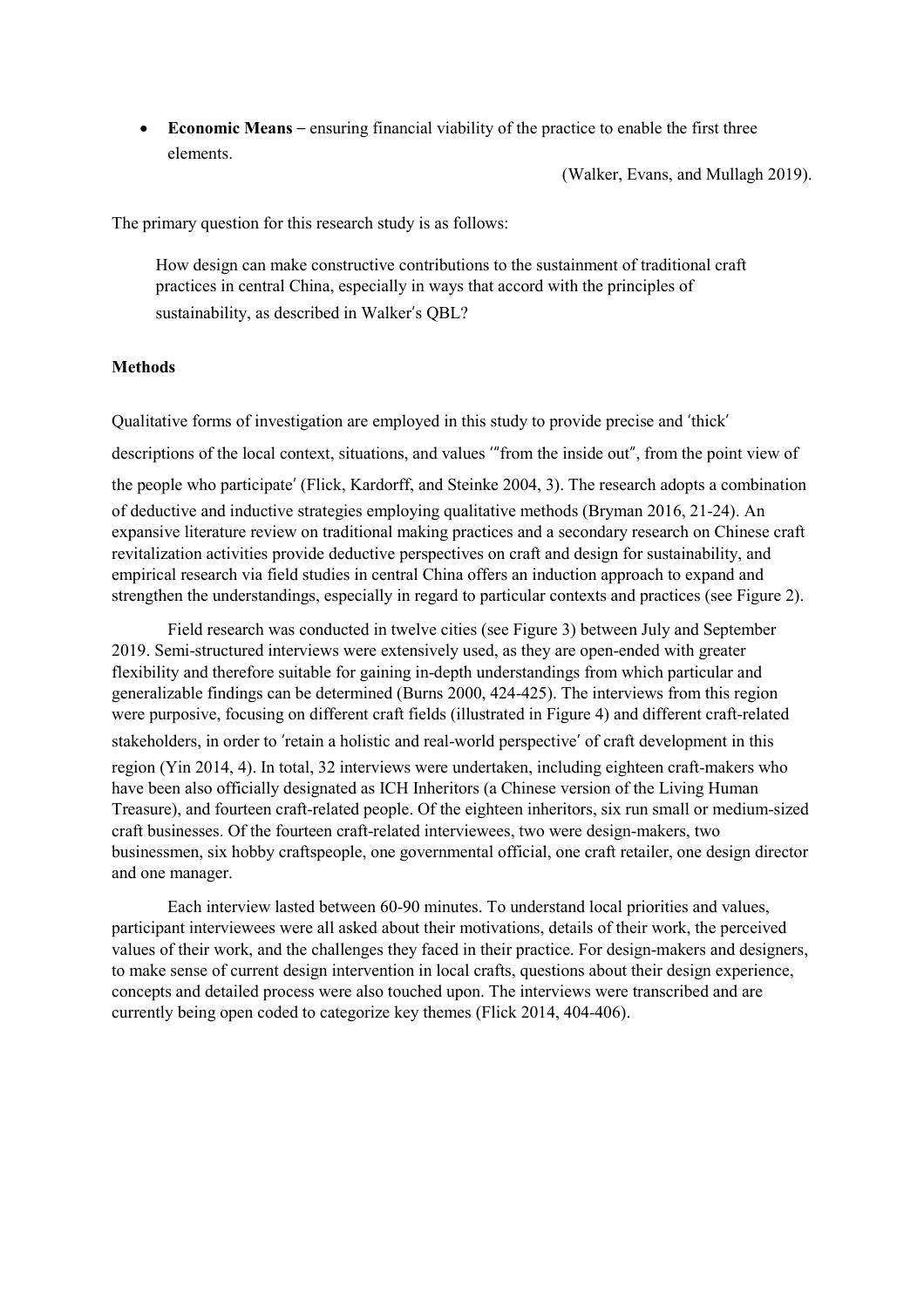

Figure 2. A combination of deductive and inductive strategies implemented in this research.



Figure 3. Location of twelve visited cities in central China where interviews were conducted.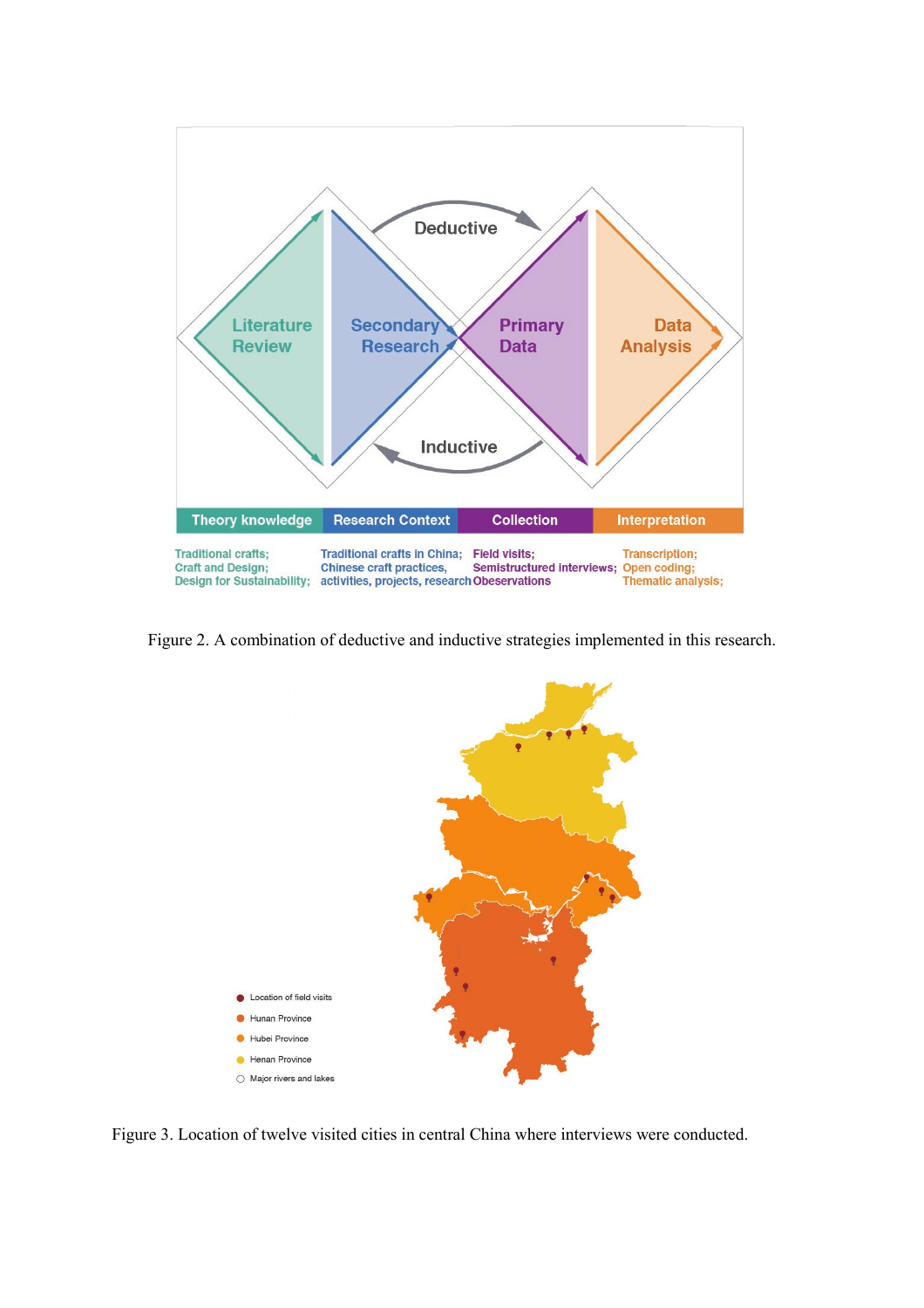

Figure 4. A succinct taxonomy of participants interviewed within this research study.

### **Initial finding and discussion**

A comprehensive literature review on crafts in China identified practices, activities and projects are supported principally by a top-down mechanism. For example, the China National Arts Fund (CNAF) is a non-government organization formed in 2013 to boost China's cultural influence. Some of its recent funded projects provide training for traditional makers and are conducted by academic institutions and universities (CNAF 2018). Similarly, within China's ICH Programme, an annual allowance is provided by the government for designated ICH artisans to disseminate their traditional craft practices and train apprentices (Maags 2018). In addition, in response to China's initiative to revive and appreciate its traditional crafts industry, many large companies provide various forms of support via their corporate social responsibility (CSR) projects. One typical example is BMW's CSR programme called China Culture Journey. This programme helps sustain Chinese ICH and traditional crafts in a variety of ways, including cultural exchanges, creative collaborations and exhibitions (BMW 2018).

Impressively, in many craft businesses, brands and enterprises in China, design makes a significant contribution to marketing, branding, product development and packaging activities. However, through initial analysis of interviews with craftspeople and designers in central China, a series of sustainability related themes and problems were also identified. As the Chinese craft sector is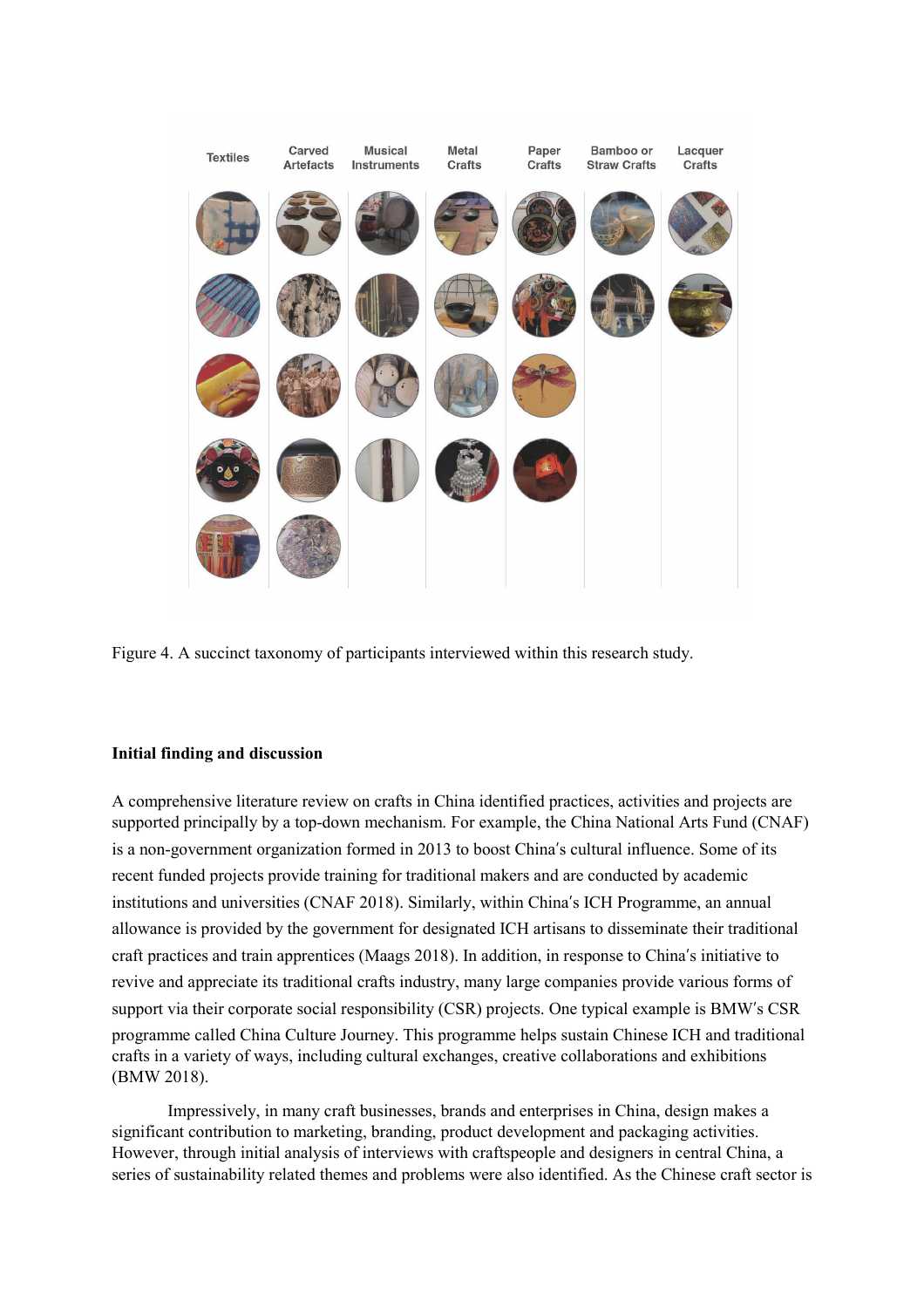becoming influenced by modern markets and is re-shaped by modern manufacturing technologies, many craft enterprises and brands turn to luxury and fashionable goods, which caters to consumers' externally-oriented goals and extrinsic values, including personal aspiration and financial success, social status and recognition, and self-image (Kasser and Ryan 1996). In contrast, the primarily intrinsic values represented by traditional crafts, as discussed earlier, seems to be largely neglected. However, research on external materialistic values has shown that they are negatively associated with ecological attitudes and behaviours, personal well-being, and socially responsible behaviours, such as helping others and volunteering (Kasser 2015). Therefore, a design direction that constantly contributes to the market, economic growth, consumption and innovation is problematic in terms of sustainability; not least because these are invariably accompanied by excessive energy use, resource use and waste production caused by rapid obsolescence and replacement of 'positional' and fashionoriented goods.

## **Further research activities**

Through the analysis of primary and secondary data, this research study has identified that design can meaningfully contribute to the sustainment of traditional craft practices by sensitively and respectfully developing context-appropriate directions in the areas of business practice. It is also important to recognize that select current design interventions identified are solely serving, and encouraging,

mainstream market and consumers' extrinsic values. This is problematic, because not only it tends to erode the integrity of the values, priorities and practices inherent to traditional crafts but in so doing it also runs counterproductive to the principles of sustainability. These issues need to be critically debated further and investigated in relation to specific cases, and recommendations will be made to improve the subtle nature of these design interventions. In addition, following the analysis of thirtytwo interviews with ICH inheritors and craft stakeholders, the local situation, priorities and values will be further interpreted and critically reflected upon. This will provide a wider and deeper understanding of traditional making practices in central China and provide new, evidence-based insights into the potential of design in sustaining traditional crafts.

### **Acknowledgments**

I would like to thank my supervisors, Professor Stuart Walker and Dr David Hands at Lancaster University. I would also like to acknowledge the China Scholarship Council for their funding support, as well as all participant interviewees for their time.

# **References**

BMW. 2018. "BMW China Culture Journey." *BMW*, May 29. Accessed 10 July 2020.

<http://www.berlinglobal.org/index.php?bmw-china-culture-journey>

Bryman, Alan. 2015. *Social Research Methods*. 5th ed. Oxford: Oxford University Press.

Burns, Robert. 2000. *Introduction to Research Methods*. London: SAGE publications.

China Daily. 2017. "Photography captures China's Central Plain culture." *China Daily*, April 13.

[https://www.chinadaily.com.cn/culture/2017-04/13/content\\_28897052.htm](https://www.chinadaily.com.cn/culture/2017-04/13/content_28897052.htm)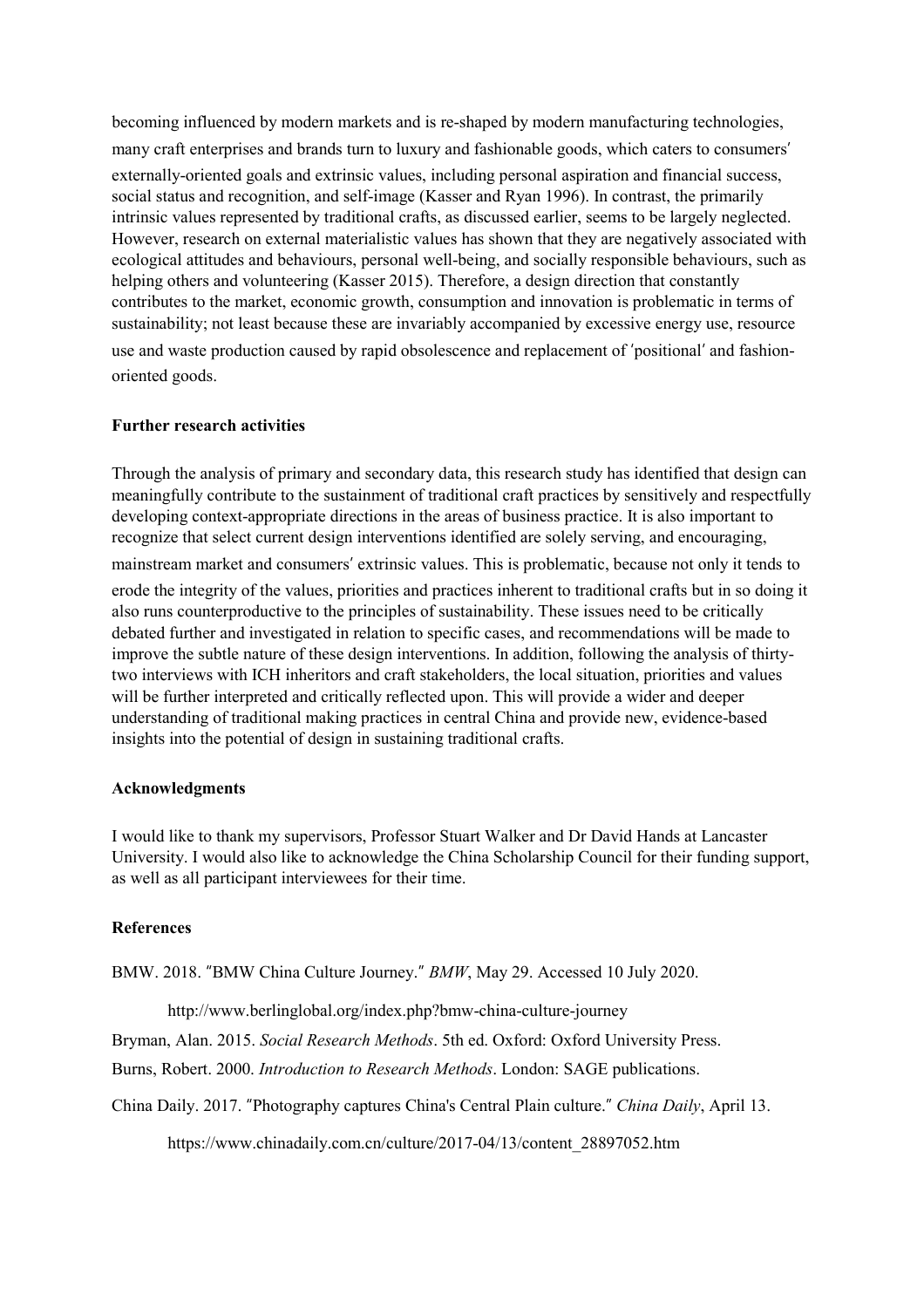CNAF. 2018. "List of Projects Funded by the China National Arts Fund." [In Chinese.] *CNAF*. December 29. Accessed 13 July 2020.

<http://www.cnaf.cn/gjysjjw/tztg/201812/dfd8da0bc045463db09a30c2905f62e7.shtml>

- Flick, Uwe. 2014. *An Introduction to Qualitative Research*. 5th ed. London: SAGE publications.
- Flick, Uwe, Ernst von Kardorff, and Ines Steinke. 2004. "What is Qualitative Research? An Introduction to The Field." In *A Companion to Qualitative Research*, edited by Uwe Flick, Ernst von Kardorff and Ines Steinke, 3-11. London: SAGE publications.
- Jung, Jeyon, and Stuart Walker. 2018. "Creative Ecologies: Contextualizing Culturally Significant Design, Products and Practices." In *Design Roots: Culturally Significant Designs, Products and Practices*, edited by Stuart Walker, Martyn Evans, Tom Cassidy, Jeyon Jung and Amy Twigger Holroyd. 11-24. London: Bloomsbury Academic.
- Hu, Yongqi. 2017. "Plan to revitalize traditional crafts." *China Daily*. April 05. <https://global.chinadaily.com.cn/a/201704/05/WS59bb4568a310d4d9ab7e20a2.html>
- Holroyd, Amy Twigger. 2018. "Forging New Futures: Culturally Significance, Revitalization, and Authenticity." In *Design Roots: Culturally Significant Designs, Products and Practices*, edited by Stuart Walker, Martyn Evans, Tom Cassidy, Jeyon Jung and Amy Twigger Holroyd. 25-37. London: Bloomsbury Academic.
- ICH China. 2020. "China's National List of the Representative ICH." [In Chinese.] *ICH China*. Accessed 23 June 2020. http://www.ihchina.cn/project#target1
- Kang, Lina. 2016. "Social Design as a Creative Device in Developing Countries: The Case of a Handcraft Pottery Community in Cambodia." *International Journal of Design* 10 (3): 65-74. [http://www.ijdesign.org/index.php/IJDesign/article/view/2444/755.](http://www.ijdesign.org/index.php/IJDesign/article/view/2444/755)
- Kasser, Tim. 2016. "Materialistic Values and Goals." *Annual Review of Psychology* 67 (1): 489-514. doi:10.1146/annurev-psych-122414-033344.
- Kasser, Tim, and Richard M. Ryan. 1996. "Further Examining the American Dream: Differential Correlates of Intrinsic and Extrinsic Goals." *Personality and Social Psychology Bulletin* 22 (3): 280-287. doi:10.1177/0146167296223006.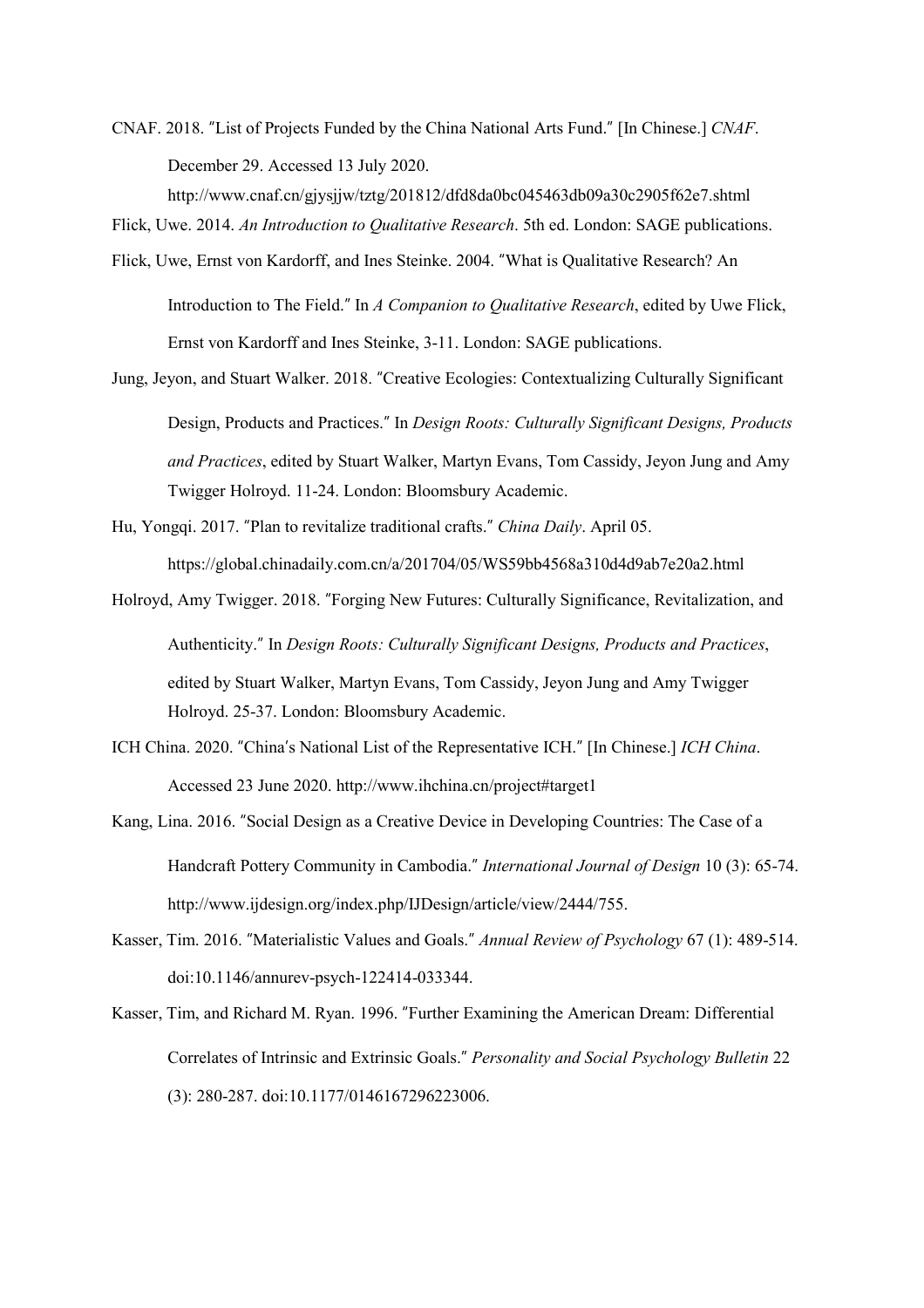- Maags, Christina. 2019. "Struggles of Recognition: Adverse Effects of China's Living Human Treasures Program." *International Journal of Heritage Studies* 25 (8): 780-795. doi:10.1080/13527258.2018.1542330.
- Mamidipudi, Annapurna. 2018. "Constructing Common Knowledge: Design Practice for Social Change in Craft Livelihoods in India." *Design Issues* 34 (4): 37-50. doi:10.1162/desi\_a\_00510.
- Nimkulrat, Nithikul. 2012. "Hands-On Intellect: Integrating Craft Practice into Design Research". *International Journal of Design* 6 (3): 1-14. http://www.ijdesign.org/index.php/IJDesign/article/view/1228.
- Pöllänen, Sinikka, and Laura Voutilainen. 2017. "Crafting Well-Being: Meanings and Intentions of Stay-At-Home Mothers' Craft-Based Leisure Activity". *Leisure Sciences* 40 (6): 617-633. doi:10.1080/01490400.2017.1325801.
- Schwartz, Shalom H. 2012. "An Overview of The Schwartz Theory of Basic Values." *Online Readings in Psychology and Culture* 2 (1). doi:10.9707/2307-0919.1116.
- Suib, Sarah S. S. B., Jo M. L. Van Engelen, and Marcel R. M. Crul. 2020. "Enhancing Knowledge Exchange and Collaboration Between Craftspeople and Designers Using the Concept of Boundary Objects". *International Journal of Design* 14 (1): 113-133. http://www.ijdesign.org/index.php/IJDesign/article/view/2876.
- TBR. 2014. "Measuring the Craft Economy Defining." *Crafts Council*. Accessed 25 June 202[0.https://www.craftscouncil.org.uk/documents/881/Measuring\\_the\\_craft\\_economy\\_2014.](https://www.craftscouncil.org.uk/documents/881/Measuring_the_craft_economy_2014.pdf) [pdf](https://www.craftscouncil.org.uk/documents/881/Measuring_the_craft_economy_2014.pdf)
- UNESCO. 2018. "Basic Texts of the 2003 Convention for the Safeguarding of the Intangible Cultural Heritage." *UNESCO*. Accessed 24 June 2020.

[https://ich.unesco.org/doc/src/2003\\_Convention\\_Basic\\_Texts-\\_2018\\_version-EN.pdf.](https://ich.unesco.org/doc/src/2003_Convention_Basic_Texts-_2018_version-EN.pdf)

UNESCO. 2020. "Traditional Craftsmanship." *UNESCO*. Accessed 22 June 2020. <https://ich.unesco.org/en/traditional-craftsmanship-00057>

- Väänänen, Niina, and Sinikka Pöllänen. 2020. "Conceptualizing Sustainable Craft: Concept Analysis of Literature." *The Design Journal* 23 (2): 263-285. doi:10.1080/14606925.2020.1718276.
- Vencatachellum, Indrasen. 2019. "UNESCO Approach to Crafts." In *A Cultural Economic Analysis of Crafts*, edited by Anna Mignosa and [Priyatej Kotipalli,](https://www.amazon.co.uk/s/ref=dp_byline_sr_ebooks_2?ie=UTF8&field-author=Priyatej+Kotipalli&text=Priyatej+Kotipalli&sort=relevancerank&search-alias=digital-text) 25-37. London: Palgrave Macmillan.